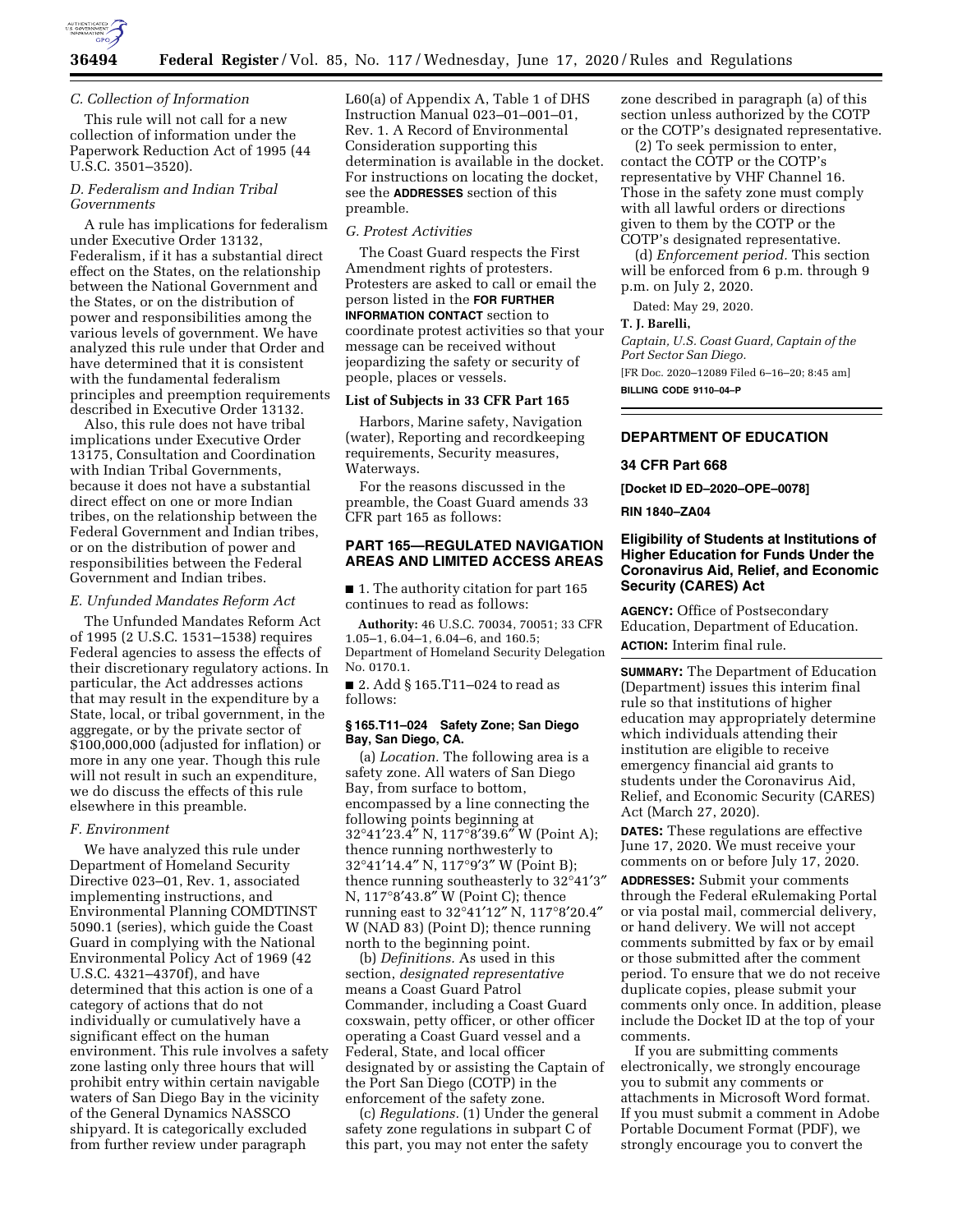PDF to print-to-PDF format or to use some other commonly used searchable text format. Please do not submit the PDF in a scanned format. Using a printto-PDF format allows the Department to electronically search and copy certain portions of your submissions.

• *Federal eRulemaking Portal:* Go to *[www.regulations.gov](http://www.regulations.gov)* to submit your comments electronically. Information on using *regulations.gov*, including instructions for accessing agency documents, submitting comments, and viewing the docket, is available on the site under ''Help.''

• *Postal Mail, Commercial Delivery, or Hand Delivery:* The Department strongly encourages commenters to submit their comments electronically. However, if you mail or deliver your comments about the interim final rule, address them to Gaby Watts, U.S. Department of Education, 400 Maryland Ave. SW, Room 258–02, Washington, DC 20202.

*Privacy Note:* The Department's policy is to make comments received from members of the public available for public viewing on the Federal eRulemaking Portal at *[www.regulations.gov.](http://www.regulations.gov)* Therefore, commenters should include in their comments only information that they wish to make publicly available.

**FOR FURTHER INFORMATION CONTACT:** For further information contact Gaby Watts, U.S. Department of Education, 400 Maryland Ave. SW, Room 258–02, Washington, DC 20202. Telephone: 202–453–7195. Email: *[Gaby.Watts@](mailto:Gaby.Watts@ed.gov) [ed.gov.](mailto:Gaby.Watts@ed.gov)* 

If you use a telecommunications device for the deaf (TDD) or a text telephone (TTY), call the Federal Relay Service (FRS), toll-free, at (800) 877– 8339.

#### **SUPPLEMENTARY INFORMATION:**

*Invitation to Comment:* Although the Department has decided to issue this final rule without first publishing a proposed rule for public comment, we are interested in whether you think we should make any changes to this rule. We invite your comments. We will consider these comments in determining whether to revise the rule.

We invite you to assist us in complying with the specific requirements of Executive Orders 12866 and 13563 and their overall requirement of reducing regulatory burden that might result from this final rule. Please let us know of any further ways we could reduce potential costs or increase potential benefits while preserving the effective and efficient administration of the Department's programs and activities.

During and after the comment period, you may inspect all public comments about this interim final rule by accessing *Regulations.gov*. Due to the current COVID–19 pandemic, the Department's buildings are currently not open. However, upon reopening, you may also inspect the comments in person at 400 Maryland Ave. SW, Washington, DC 20202, between 8:30 a.m. and 4:00 p.m., Eastern Time, Monday through Friday of each week except Federal holidays. To schedule a time to inspect comments, please contact the person listed under **FOR FURTHER INFORMATION CONTACT**.

*Assistance to Individuals with Disabilities in Reviewing the Rulemaking Record:* On request, we will provide an appropriate accommodation or auxiliary aid to an individual with a disability who needs assistance to review the comments or other documents in the public rulemaking record for this interim final rule. To schedule an appointment for this type of accommodation or auxiliary aid, please contact the person listed under **FOR FURTHER INFORMATION CONTACT**.

### *Background:*

On March 27, 2020, Congress enacted the CARES Act, Public Law 116–136, to help Americans cope with the economic and health crises created by the novel coronavirus disease (COVID–19) outbreak. Section 18004 of the CARES Act establishes the Higher Education Emergency Relief Fund (HEERF) and instructs the Secretary to allocate funding to eligible institutions of higher education in connection with the COVID–19 outbreak. Section 18004(c) specifically allows institutions to use their HEERF allocation under § 18004(a)(1) for ''any costs associated with significant changes to the delivery of instruction due to the coronavirus, while adding the restriction that funds cannot be used for ''payment to contractors for the provision of preenrollment recruitment activities; endowments; or capital outlays associated with facilities related to athletics, sectarian instruction, or religious worship.'' Section 18004(c) also states that institutions must use at least 50 percent of their allocations ''to provide emergency financial aid grants to students for expenses related to the disruption of campus operations due to coronavirus (including eligible expenses under a student's cost of attendance, such as food, housing, course materials, technology, health care, and child care),'' implicitly allowing institutions to use more than 50 percent of their funds for this purpose. Thus, the first sentence of section 18004(c) generally allows an institution to use its allocated

HEERF funds under section 18004(a)(1) to cover certain coronavirus-related costs, while the second sentence requires an institution to give at least half of its allocated HEERF funds as grants to students. Finally, section 18004(e) requires institutions to submit reports to the Secretary describing how the funds were used under the section and authorizes the Secretary to specify the time and manner of such reporting.

Although the second sentence of section 18004(c) states that the emergency financial aid grants are to be given to students, the CARES Act does not define the term ''student'' or the phrases ''grants to students'' or 'emergency financial aid grants to students." In addition to leaving these terms undefined, Congress also included an implicit reference to title IV terms immediately after the phrase ''emergency financial aid grants to students,'' 18004(c) (''including eligible expenses under a student's cost of attendance''), and explicit references to that same title IV standard following the phrase ''grants to students'' in two of the preceding subsections, 18004(a)(2) and (a)(3) (''the student's cost of attendance (as defined under section 472 of the Higher Education Act''). In determining who constitutes a ''student'' for purposes of ''emergency financial aid grants to students'' in section 18004 of the CARES Act, the Department is mindful that ''[s]tatutory construction

. . . is a holistic endeavor.'' *United Sav. Ass'n of Texas* v. *Timbers of Inwood Forest Assocs., Ltd.,* 484 U.S. 365, 371 (1988). In the appropriate circumstances, the Department's construction of the CARES Act must be informed or even controlled by other relevant law. (''We assume that Congress is aware of existing law when it passes legislation,'' *Hall* v. *United States,* 566 U.S. 506, 516 (2012) *quoting Miles* v. *Apex Marine Corp.,* 498 U.S. 19, 32 (1990).) In context the category of ''student'' recipients eligible for ''emergency financial aid grants'' is therefore at a minimum ambiguous.

This is a critical ambiguity, requiring the Department to exercise its narrow interpretative authority under *Chevron U.S.A., Inc.* v. *Natural Res. Def. Council, Inc.,* 467 U.S. 837, 843–44 (1984). ('' 'The power of an administrative agency to administer a congressionally created . . . program necessarily requires the formulation of policy and the making of rules to fill any gap left, implicitly or explicitly, by Congress.' *quoting Morton* v. *Ruiz,* 415 U.S. 199, 231 (1974). . . . Sometimes the legislative delegation to an agency on a particular question is implicit rather than explicit.'') Here the Secretary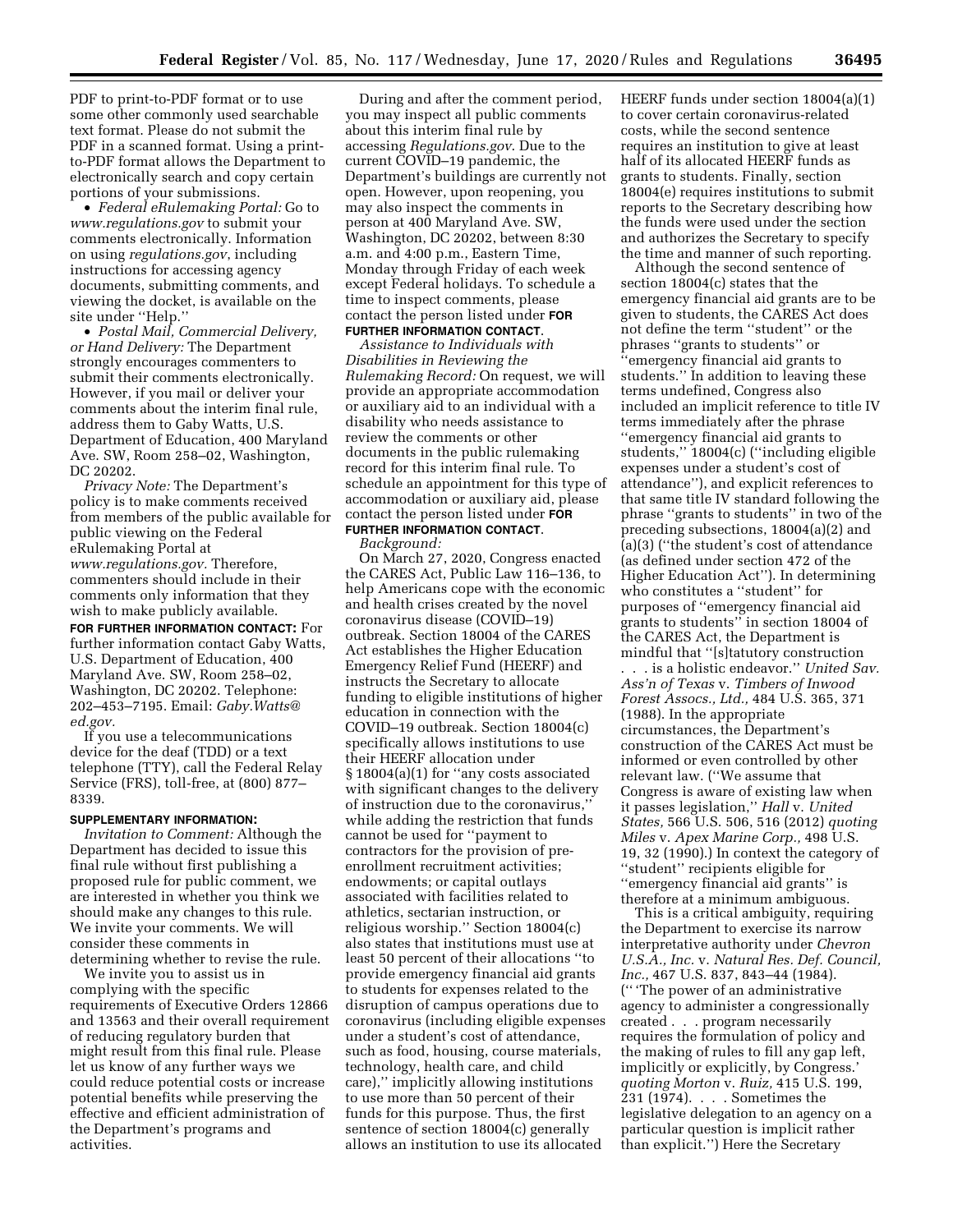exercises her authority under 20 U.S.C. 1221e–3 and 20 U.S.C. 3474. Relying on statutory language and context to develop a harmonious construction faithful to the entire statutory scheme, *see Food and Drug Admin.* v. *Brown & Williamson Tobacco Corp.,* 529 U.S. 120, 132–33 (2000) (''In determining whether Congress has specifically addressed the question at issue, a reviewing court should not confine itself to examining a particular statutory provision in isolation. The meaning—or ambiguity—of certain words or phrases may only become evident when placed in context.''), we have concluded that Congress intended the category of those eligible for ''emergency financial aid grants to students'' in section 18004 of the CARES Act to be limited to those individuals eligible for title IV assistance.

The Department considered a number of factors in reaching this conclusion. For one, an interpretation of the term ''student'' in ''emergency financial aid grants to students'' that was broad enough to cover anyone engaged in learning, or anyone enrolled in any way at an institution, or anyone enrolled full-time at an institution in a program leading to a recognized postsecondary credential, would be significantly curtailed at the outset by existing law independent of title IV with regard to certain immigration statuses. 8 U.S.C. 1611(a) already prohibits certain individuals from receiving any ''Federal public benefit'' and applies ''[n]otwithstanding any other provision of law.'' This prohibition clearly applies to the HEERF funds. Section 1611(c) defines ''Federal public benefit'' to include (A) ''any grant . . . provided by an agency of the United States or by appropriated funds of the United States," as well as  $(B)$  "any  $\ldots$ . postsecondary education . . . benefit . . . for which payments or assistance are provided to an individual . . . by an agency of the United States or by appropriated funds of the United States."<sup>1</sup> To the extent an institution uses HEERF funds, which qualify as ''appropriated funds of the United States," to provide "emergency financial aid grants to students,'' the grants would qualify as a Federal public benefit under both Section  $1611(c)(1)(A)$  and  $(B)$ because they would be ''grant[s] . . . by appropriated funds,'' as well as ''postsecondary education'' benefits to individuals. To the extent an institution

otherwise uses the funds to make payments to students for purposes of, for example, ''costs associated with significant changes to the delivery of instruction due to the coronavirus,'' these payments would also qualify as ''postsecondary education'' benefits to individuals. The Department has not identified any specific language in Section 18004, or elsewhere in the CARES Act, that suggests Congress intended to include aliens who are not ''qualified'' for purposes of Section 1611 among the recipients of HEERF funds, notwithstanding the preexisting general prohibition in Section 1611.

On the other extreme, the Department concludes that a more narrow interpretation of the term ''student'' in the phrase ''emergency financial aid grants to students''—for example, to cover only the group that received Federal Pell Grants as referenced in section 18004(a)(1)(A)—would be overly restrictive and less supportable under the language of the CARES Act.

Earlier in the CARES Act, in section 3504 entitled ''Use of Supplemental Educational Opportunity Grants for Emergency Aid,'' Congress expressly authorizes institutions to use money allocated to them under the Federal Supplemental Educational Opportunity Grant (FSEOG) program, 20 U.S.C. 1070b *et seq.,* for ''emergency financial aid grants to students,'' which is the identical phrase Congress used in section 18004. Although Congress did not expressly state that these emergency financial aid grants to students must be limited to those students who are eligible for participation in programs under title IV of the HEA, the context indicates that Congress intended that restriction as a general rule. Not only was the previously planned use of the funds conditioned upon title IV eligibility (since the FSEOG program is part of title IV of the HEA) but also because the text of the CARES Act allows institutions to ''waive the amount of need calculation under section 471'' of the HEA, which is a calculation that applies to title IV aid.

Because ''identical words and phrases within the same statute should normally be given the same meaning,'' *Powerex Corp.* v. *Reliant Energy Services, Inc.,*  551 U.S. 224, 232 (2007), the implicit title IV eligibility requirement associated with ''emergency financial aid grants to students'' in section 3504 should apply to the distribution of ''emergency financial aid grants to students'' in section 18004. Congress did not previously choose to provide emergency financial aid grants through the HEA, and thus these grants, by definition, do not constitute Federal

financial student aid under the HEA, including title IV of the HEA. However, even though it is true that all title IV aid is subject to title IV eligibility requirements, it does not follow that all non-title IV aid is exempt from title IV eligibility requirements. Rather, nontitle IV aid can be subject to title IV eligibility requirements. For example, scholarships distributed under the Fund for the Improvement of Postsecondary Education, a non-title IV program, require that recipients meet certain title IV eligibility requirements, as noted below. 20 U.S.C. 1138(d).

In providing emergency financial aid grants through section 18004 of the CARES Act, Congress also used the framework under title IV of the HEA for the distribution of these emergency financial aid grants to students, implying that the Department and institutions adhere to the requirements under title IV, such as using the definition of ''cost of attendance'' under title IV of the HEA and the same systems for distributing Federal financial student aid to institutions under title IV of the HEA.

Indeed, Congress specifically references title IV of the HEA in various provisions in section 18004 of the CARES Act, including the following provisions:

• Section 18004(a)(1) links a component of the institutional allocation for HEERF to enrollment of Pell Grant recipients, and a student must be eligible for Federal financial student aid under section 484 of title IV of the HEA to receive Pell Grants. 20 U.S.C. 1070a(a) (stating Pell Grants are only for an ''eligible student (defined in accordance with [S]ection 484 [of the HEA])''); 20 U.S.C. 1091.

• Sections 18004(a)(2) and (3) require institutions to use funds ''for grants to students for any component of the student's cost of attendance (as defined under § 472 of [title IV of] the Higher Education Act), including food, housing, course materials, technology, healthcare, and child care.'' (Emphasis added.)

• Section 18004(a)(3) specifically references ''part B of title VII of the HEA,'' and section 741(d)(1) of part B of title VII of the HEA expressly requires students to be eligible under section 484(a) of the HEA to receive grants or scholarships. 20 U.S.C. 1138(d).

• Section 18004(b) expressly requires the Secretary to use the same systems that are used to distribute funding to each institution under title IV of the HEA in order to distribute funds to each institution under section 18004(a)(1) of the CARES Act.

<sup>1</sup>Because title IV also contains an eligibility requirement based on immigration status which is similar in most respects to the requirement in 8 U.S.C. 1611, there is little remaining application for the prohibition in 8 U.S.C. 1611 once title IV eligibility requirements have been applied.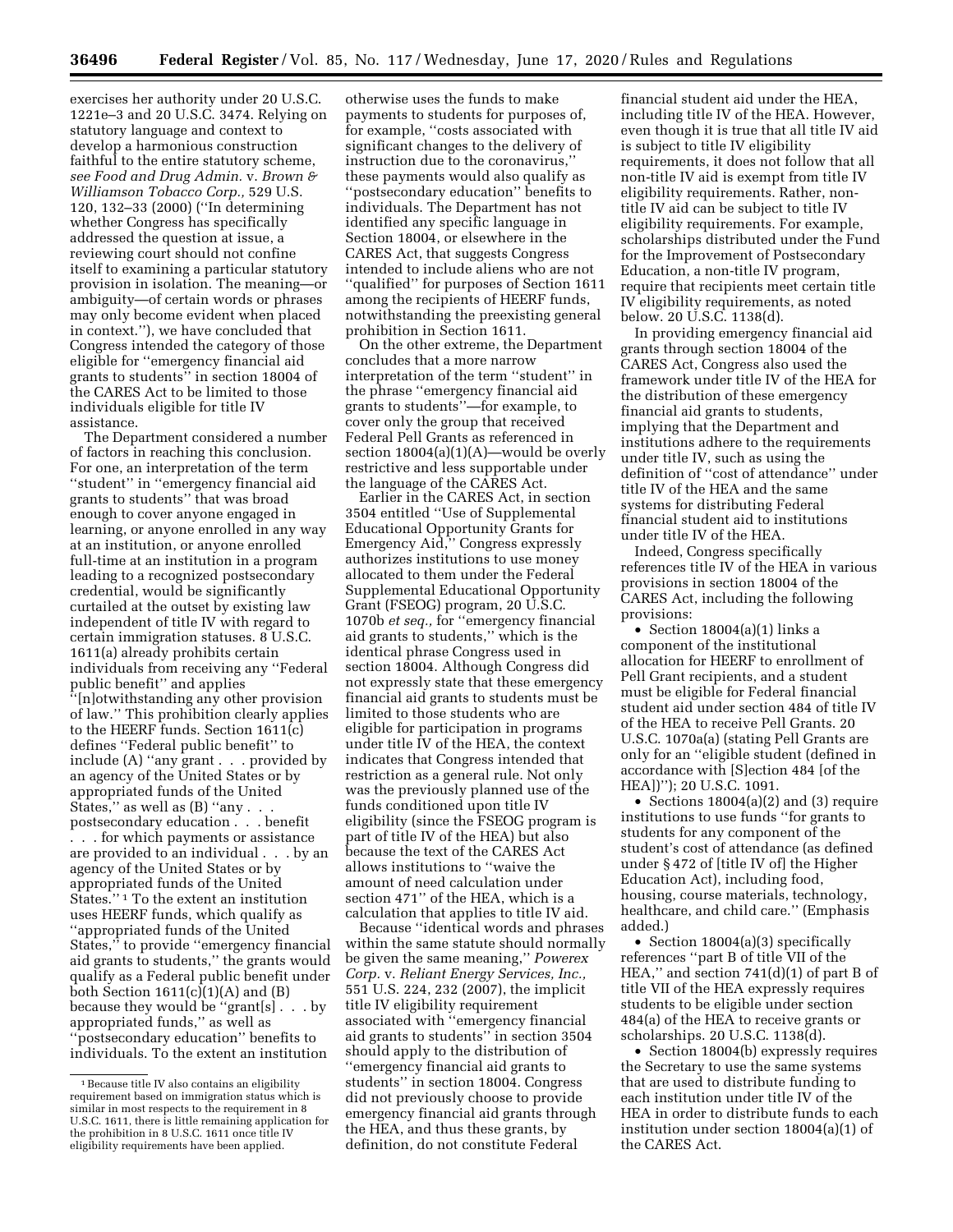• Section 18004(c) again expressly refers to ''a student's cost of attendance,'' which is a defined term in section 472 of the HEA. 20 U.S.C. 1087ll.

The most congruent definition of ''student'' for purposes of ''emergency financial aid grants to students'' in section 18004 is a person who is or would be eligible under section 484 of the HEA for title IV aid. Indeed, it would be an illogical result for Congress to require students to be eligible under section 484 of title IV of the HEA for grants under section 18004(a)(3) of the CARES Act, which expressly references part B of title VII of the HEA, but not for grants under sections 18004(a)(1) and (2) of the CARES Act, especially when Congress in section 18004(d) directs the Secretary to prioritize funds under section 18004(a)(3) for institutions that did not receive sufficient funding under section 18004(a)(1) and (2). ''Interpretations of statute which would produce absurd results are to be avoided.'' *Griffin* v. *Ocean Contractors, Inc.,* 458 U.S. 564, 576 (1982). To interpret section 18004 in a holistic manner, it appears that the best interpretation of ''student'' where section 18004 references ''emergency financial aid grants to students'' is to mean a person who is eligible under section 484 of the HEA to receive title IV aid.2

Thus, the approach taken in calculating the ''fulltime equivalent enrollment of students'' in section  $18004(a)(1)(B)$  differs from the approach taken in this rule in interpreting and applying ''grants to students'' elsewhere in section 18004. The Department intends to interpret the term ''student'' in the same way throughout section 18004, but did not have data available on the number of individuals enrolled at each institution who are or could be eligible for title IV aid, so the Department had to use a different measure based on available data. As between the available options, the Department believed that using a broader number for part of the baseline in establishing each institution's share under 18004(a)(1) made sense because funds used toward the first allowed purpose in 18004(c) (to cover any costs associated with significant changes to the delivery of instruction due to the coronavirus) apply to the entire institution regardless of the definition of "student." The Department also deemed it more important to move expeditiously to calculate the HEERF allocation despite the acknowledged ''limitations of th[e] data,'' rather than stopping the HEERF process in order to gather additional data solely for purposes of calculating the HEERF allocation.

### *Final Rule:*

For purposes of the phrases ''grants to students'' and ''emergency financial aid grants to students'' in sections 18004(a)(2), (a)(3), and (c) of the CARES Act, ''student'' is defined as an individual who is, or could be, eligible under section 484 of the HEA, to participate in programs under title IV of the HEA. We add this definition to 34 CFR 668.2.

An important policy goal for the Department is to make emergency financial aid grants available to students in the most efficient, effective, and expedient way possible and consistent with Congressional intent. At the same time, the Department has an obligation to taxpayers to prevent waste, fraud, and abuse. The potential for waste, fraud, and abuse is significant when institutions of higher education are given the opportunity to quickly make cash awards to students, particularly when institutions are rightfully concerned about declining enrollments and the loss of ancillary revenue as a result of COVID–19. In addition, there have been reports that the unusual circumstances caused by COVID–19 have given rise to new efforts to defraud government programs in other contexts.3

The Department has considered these issues in reaching its interpretation of the category of those eligible for ''emergency financial aid grants to students" in section  $18004(a)(2)$ ,  $(a)(3)$ , and (c). The Department has concluded that the best approach to interpreting ''student'' in ''emergency financial aid grants to students'' is to mean a person who is eligible under section 484 of the HEA to receive title IV aid, as suggested by the references to title IV elsewhere in section 18004. This approach uses a clear, existing standard that is familiar to the Department and to institutions and will allow both the Department and institutions to implement the HEERF provisions in an efficient, effective, and expedient way. The Department has placed a high priority on getting assistance to institutions and individuals as quickly and efficiently as possible in light of the national emergency and the immediate needs resulting therefrom, and the use of an existing standard here achieves that same important goal. The title IV eligibility standard has already been specified in great detail by the Department in its practice and its communications with institutions with

regard to title IV programs over the years. In contrast, using a generic, broad standard would require the Department and institutions to wade through a litany of specific questions about which groups of potential students do or do not qualify for ''grants to students.'' 4

For the majority of students, active participation in title IV programs will clearly demonstrate to the institution and the Department that they are qualified as a student to receive emergency financial aid grants. For example, with regard to the title IV eligibility requirement related to citizenship or appropriate immigration status in the United States, the majority of students' statuses can be verified by the fact of their participation in title IV.5 And this verification also ensures that the disbursement of grants to those individuals occurs in compliance with the independent statutory restriction found in 8 U.S.C. 1611.

The Department also acknowledges the efficiency of leveraging existing processes and procedures to minimize burden on institutions implementing this IFR. For example, institutions could encourage students who currently do not receive title IV aid to submit the Free Application for Federal Student Aid (FAFSA) in order to determine title IV eligibility.

In addition, this approach to interpreting ''student'' within the phrase ''emergency financial aid grants to students'' also allows the Department to prevent potential waste, fraud, and abuse. For example, without the title IV eligibility standard, the existence of HEERF funding could incentivize individuals who are not qualified and cannot qualify under the title IV

5For the rest of students, qualification can be confirmed by the method described in the May 1, 2015 Dear Colleague Letter, entitled ''Citizenship and Immigration Status Documentation'' (DCL ID: GEN–15–08), the Federal Student Aid Handbook (*[https://ifap.ed.gov/sites/default/files/attachments/](https://ifap.ed.gov/sites/default/files/attachments/2019-08/1920FSAHbkVol1Ch2.pdf) [2019-08/1920FSAHbkVol1Ch2.pdf](https://ifap.ed.gov/sites/default/files/attachments/2019-08/1920FSAHbkVol1Ch2.pdf)*), or by employing the electronic document submission flexibilities provided in the Department's April 3, 2020, ''UPDATED Guidance for Interruptions of Study Related to COVID–19'' (*[https://ifap.ed.gov/](https://ifap.ed.gov/sites/default/files/attachments/2020-04/040320UPDATEDGuidanceInterruptStudyRelCOVID19Attach.pdf)  sites/default/files/attachments/2020-04/040320 [UPDATEDGuidanceInterruptStudyRelCOVID19](https://ifap.ed.gov/sites/default/files/attachments/2020-04/040320UPDATEDGuidanceInterruptStudyRelCOVID19Attach.pdf) [Attach.pdf](https://ifap.ed.gov/sites/default/files/attachments/2020-04/040320UPDATEDGuidanceInterruptStudyRelCOVID19Attach.pdf)*).

<sup>2</sup>To calculate the HEERF allocation under section 18004(a)(1)(B), the Department ''approximated the factors using the best available data'' by multiplying the 2017/2018 full-time enrollment number by the fall 2018 percentage of undergraduate, graduate, and professional students not enrolled exclusively in distance education, as self-reported by institutions and compiled in the Department's Integrated Postsecondary Education Data System (IPEDS). *See* Methodology for Calculating Allocations per Section 18004(a)(1) of the CARES Act, *[https://www2.ed.gov/about/offices/list/ope/](https://www2.ed.gov/about/offices/list/ope/heerf90percentformulaallocationexplanation.pdf)  [heerf90percentformulaallocationexplanation.pdf.](https://www2.ed.gov/about/offices/list/ope/heerf90percentformulaallocationexplanation.pdf)* 

<sup>3</sup>*See, e.g.,* Mike Baker, *Feds Suspect Vast Fraud Network Is Targeting U.S. Unemployment Systems,*  New York Times, *[www.nytimes.com/2020/05/16/](http://www.nytimes.com/2020/05/16/us/coronavirus-unemployment-fraud-secret-service-washington.html)  [us/coronavirus-unemployment-fraud-secret-service](http://www.nytimes.com/2020/05/16/us/coronavirus-unemployment-fraud-secret-service-washington.html)[washington.html](http://www.nytimes.com/2020/05/16/us/coronavirus-unemployment-fraud-secret-service-washington.html)* (last visited May 19, 2020).

<sup>4</sup>For example, there would need to be consideration and a determination made regarding whether to include or exclude individuals based on whether they are enrolled for credit, enrolled in an off-campus program, simultaneously finishing a high school degree, taking remedial courses, taking only zero-credit thesis courses, enrolled exclusively in courses not applied towards a recognized credential, enrolled only in English as a Second Language programs or Continuing Education Units, auditing classes only, participating residents or interns in a medical doctor practice program after receiving their degree, studying abroad at a foreign university, enrolled in a branch campus in a foreign country, or participating in Experimental Sites.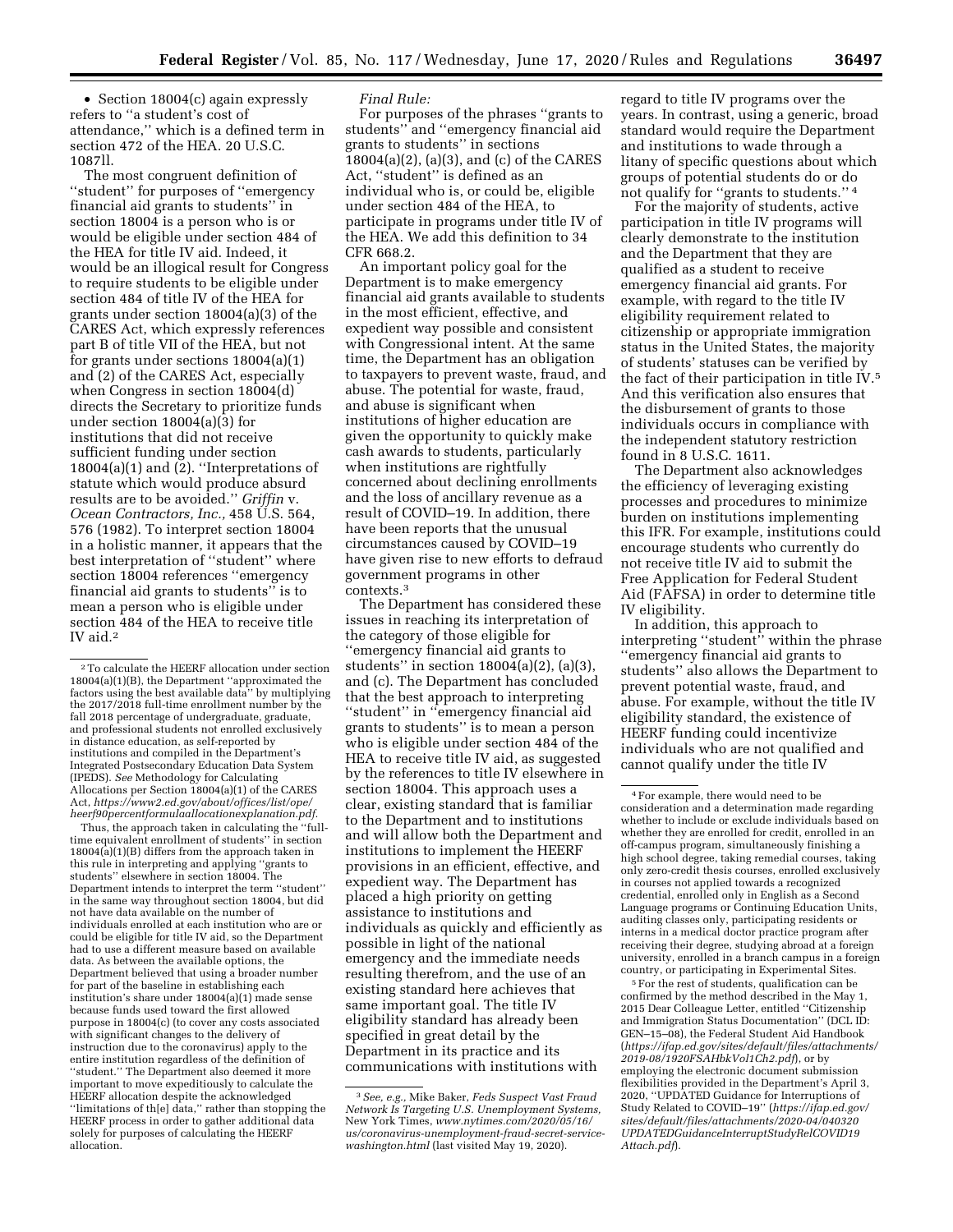standard to enroll as students, and it could incentivize institutions to take advantage of this dynamic to further their bottom lines. If a broad definition of ''student'' were employed for purposes of emergency financial aid grants to students, unscrupulous institutions could create cheap classes and programming that provides little or no educational value and then use the HEERF grant funding to incentivize individuals not qualified under title IV to enroll as paying students in those classes and programs, thereby qualifying for a grant. Alternatively, institutions could use the HEERF grant funding to incentivize the re-enrollment of students cannot maintain Satisfactory Academic Progress (SAP) due to reasons beyond the qualifying emergency, solely for the purpose of increasing revenues via the tuition such students would pay. Without restriction, institutions could also use HEERF funds for students who are enrolled at the institution but do not intend to receive a degree or certificate, thereby diverting funds from students who are pursuing a degree or certificate in an eligible program.

Instead, interpreting ''student'' to track title IV eligibility for purposes of emergency financial aid grants to students will ensure that institutions are only providing funds to students who are enrolled in an eligible program at an institution and are maintaining SAP in their program, among other requirements. Each of these requirements exists because it focuses the use of Federal resources on valuable educational activities and excludes areas that are more open to waste, fraud, and abuse. This approach will thereby allow the Department to reduce the likelihood and amount of waste, fraud, and abuse in the administration of the HEERF allocations under the CARES Act.

### **Waiver of Notice and Comment Rulemaking, Negotiated Rulemaking, and Delayed Effective Date Under the Administrative Procedure Act**

The Department believes its interim final rulemaking authority must be narrowly construed and exercised only when there is a sound basis for doing so. However, Congress enacted the CARES Act to help Americans cope with the urgent economic and health crises created by the COVID–19 outbreak and created the HEERF to provide emergency financial aid grants to students. In light of the urgent economic challenges facing many students as a result of the crisis, the Department has determined that there is good cause for interim final rulemaking and that such action is in the public interest. In the

absence of this interim final rule, the terms defined herein will remain undefined and indefinite, and the potential for waste, fraud, and abuse described above will not have been unaddressed in any legally binding manner<sup>6</sup>

Under the Administrative Procedure Act (APA) (5 U.S.C. 553), the Department generally offers interested parties the opportunity to comment on proposed rules. However, the APA provides that an agency is not required to conduct notice and comment rulemaking when the agency, for good cause, finds that notice and public comment thereon are impracticable, unnecessary, or contrary to the public interest (5 U.S.C. 553(b)(B)). In light of the current national emergency and the importance of institutions properly distributing the HEERF allocations via emergency financial aid grants to students to help with their expenses related to the disruption of campus operations due to COVID–19 as quickly as possible, the normal rulemaking process would be impracticable and contrary to the public interest, so good cause exists for waiving the notice and comment requirements of the APA. Although the Department has issued guidance to this effect already, that guidance is not legally binding, the Department understands that certain institutions have refrained from distributing some or all of their HEERF funds until a final rule is issued clarifying this point in a legally binding manner.

The Department is not required to conduct negotiated rulemaking for this rule. The requirement in HEA section 492 that requires the Department to obtain public involvement in the development of proposed regulations for title IV of the HEA does not apply to this final rule, because it implements the CARES Act, not title IV. Moreover, even if it did apply, section 492(b)(2) of the HEA provides that negotiated rulemaking may be waived for good cause when doing so would be ''impracticable, unnecessary, or contrary to the public interest.'' Section 492(b)(2) of the HEA also requires the Secretary to publish the basis for waiving negotiations in the **Federal Register** at the same time as the regulations in question are first published. Even if section 492 applied to this rule, good cause would exist to waive the negotiated rulemaking requirement, since, as explained above, notice and

comment rulemaking is not practicable or in the public interest in this case.

The master calendar requirement in section 482 of the HEA likewise does not apply to this rule, because the rule does not relate to the delivery of student aid funds under title IV.

Additionally, the APA generally requires that regulations be published at least 30 days before their effective date, except as otherwise provided by the *agency* for good cause found and published with the *rule* (5 U.S.C. 553(d)(3)). As described above, good cause exists for this rule to be effective upon publication in light of the current national emergency and the importance of institutions properly distributing the HEERF allocations via emergency financial aid grants to students to help with their expenses related to the disruption of campus operations due to COVID–19. The CRA requires a major rule may take effect no sooner than 60 calendar days after an agency submits a CRA report to Congress or the rule is published in the **Federal Register***,*  whichever is later.  $5 \text{ U.S.C. } 801(a)(3)(A)$ . However, the CRA creates limited exceptions to this requirement. *See id.*  § 801(c); § 808. An agency may invoke the ''good cause'' exception under section 808(2) in the case of rules for which the agency has found ''good cause'' under the APA, section 553(b)(B), to issue the rule without providing the public with an advance opportunity to comment. As stated above the Department has found good cause to issue this rule without notice and comment rulemaking and thus we are not including the 60-day delayed effective date in this rule.

### **Executive Orders 12866, 13563, and 13771**

### *Regulatory Impact Analysis*

Under Executive Order 12866, it must be determined whether this regulatory action is ''significant'' and, therefore, subject to the requirements of the Executive order and subject to review by the Office of Management and Budget (OMB). Section 3(f) of Executive Order 12866 defines a ''significant regulatory action'' as an action likely to result in a rule that may—

(1) Have an annual effect on the economy of \$100 million or more, or adversely affect a sector of the economy, productivity, competition, jobs, the environment, public health or safety, or State, local, or Tribal governments or communities in a material way (also referred to as an ''economically significant'' rule);

<sup>6</sup>Nor will the Department enforce the title IV eligibility interpretation announced in this rule against distribution of HEERF funds that occurred prior to the publication of this rule.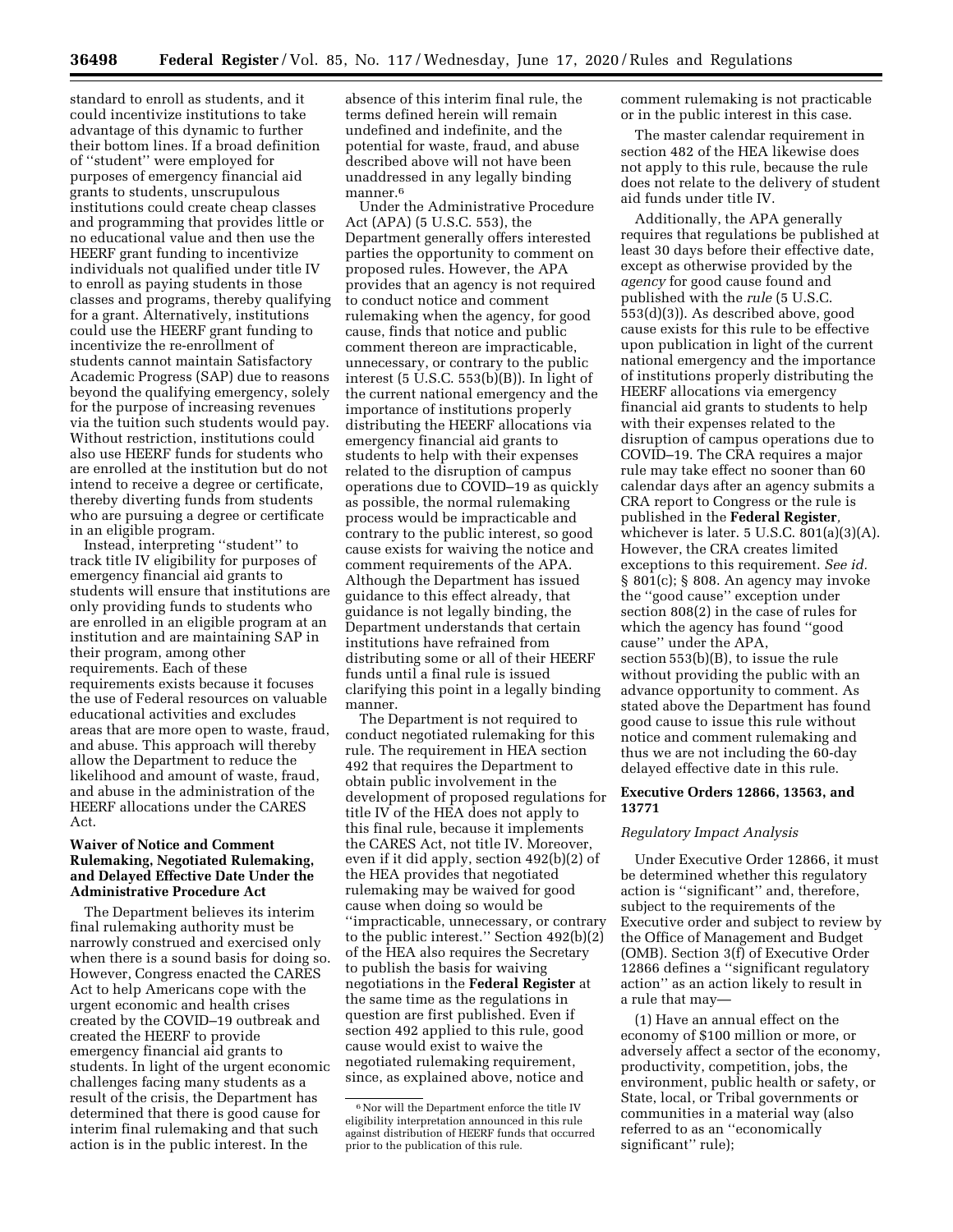(2) Create serious inconsistency or otherwise interfere with an action taken or planned by another agency;

(3) Materially alter the budgetary impacts of entitlement grants, user fees, or loan programs or the rights and obligations of recipients thereof; or

(4) Raise novel legal or policy issues arising out of legal mandates, the President's priorities, or the principles stated in the Executive order.

OMB has determined that this regulatory action is a significant regulatory action subject to review by OMB under section 3(f) of Executive Order 12866.

Under Executive Order 13771, for each new regulation that the Department proposes for notice and comment or otherwise promulgates that is a significant regulatory action under Executive Order 12866 and that imposes total costs greater than zero, it must identify two deregulatory actions. For FY 2020, any new incremental costs associated with a new regulation must be fully offset by the elimination of existing costs through deregulatory actions. This rule's designation under Executive Order 13771 will be informed by public comment.

We have also reviewed these regulations under Executive Order 13563, which supplements and explicitly reaffirms the principles, structures, and definitions governing regulatory review established in Executive Order 12866. To the extent permitted by law, Executive Order 13563 requires that an agency—

(1) Propose or adopt regulations only upon a reasoned determination that their benefits justify their costs (recognizing that some benefits and costs are difficult to quantify);

(2) Tailor its regulations to impose the least burden on society, consistent with obtaining regulatory objectives and taking into account—among other things and to the extent practicable—the costs of cumulative regulations;

(3) In choosing among alternative regulatory approaches, select those approaches that maximize net benefits (including potential economic, environmental, public health and safety, and other advantages; distributive impacts; and equity);

(4) To the extent feasible, specify performance objectives rather than the behavior or manner of compliance a regulated entity must adopt; and

(5) Identify and assess available alternatives to direct regulation, including economic incentives—such as user fees or marketable permits—to encourage the desired behavior, or provide information that enables the public to make choices.

Executive Order 13563 also requires an agency ''to use the best available techniques to quantify anticipated present and future benefits and costs as accurately as possible.'' The Office of Information and Regulatory Affairs of OMB has emphasized that these techniques may include ''identifying changing future compliance costs that might result from technological innovation or anticipated behavioral changes.''

We are issuing this interim final rule only on a reasoned determination that its benefits would justify its costs. In choosing among alternative regulatory approaches, we selected those approaches that would maximize net benefits. Based on the analysis that follows, the Department believes that these regulations are consistent with the principles in Executive Order 13563.

We have also determined that this regulatory action would not unduly interfere with State, local, and Tribal governments in the exercise of their governmental functions.

Elsewhere in this section under *Paperwork Reduction Act of 1995,* we identify and explain burdens specifically associated with the information collection requirements.

### **Need for Regulatory Action**

The Department is issuing this interim final rule to clarify which students are eligible for emergency financial aid grants under section 18004 of the CARES Act. This final rule is meant to balance flexibility and clarify administration for institutions so the funds can be provided to eligible students as efficiently as possible with eligibility requirements consistent with congressional intent and designed to prevent waste, fraud, and abuse. The emergency financial aid grants are meant to assist students with expenses related to the disruption of on-campus activities, so this final rule is meant to clarify any questions about eligibility so the funds can be disbursed in a timely manner.

As detailed in the preamble of this IFR, in light of the current national emergency and the importance of institutions distributing the HEERF allocations via emergency financial aid grants to students to help with their expenses related to the disruption of campus operations due to COVID–19, the normal rulemaking process would be impracticable and contrary to the public interest. With the definition of ''student'' in ''emergency financial aid grants to students'' uncertain, institutions may be reluctant to award the full allocation for grants to students in time to assist with the COVID–19

related expenses the funds are intended to alleviate.

#### **Costs, Benefits, and Transfers**

The emergency financial aid grants under section 18004 of the CARES Act are intended to assist eligible students with expenses related to the disruption of campus activities. In accordance with OMB Circular A–4, we are evaluating the costs and benefits of the IFR compared to a pre-statutory baseline. This IFR defines which students are eligible for the grants but does not change the amount available or the allocation formula for providing the funds to institutions. The amount of transfers available to eligible students in 2020 is a minimum of \$6.25 billion and up to \$12.5 billion, depending on the amount institutions retain for institutional expenses. We have not discounted or annualized this amount because it is meant to be disbursed to students as efficiently as possible in the current year.

As described in this preamble, the eligibility requirements clarified in this final rule allow students to know if they are eligible to receive such funds from their institution. Limiting eligibility to title IV-eligible students who were enrolled and making P SAP in oncampus programs during the time of coronavirus-related disruptions to campus operations should allow the grants to be targeted for the purpose they were established. By aligning requirements with title-IV eligibility,7 those individuals who do not meet one or more of the title IV eligibility requirements will be unable to receive HEERF grants.

As institutions will determine how they will distribute funds to their

<sup>7</sup>An exhaustive list of student eligibility requirements can be found in Section 484 of the Higher Education Act of 1965, as amended [20 U.S.C. 1091]. They are as follows (1) enroll or be accepted for enrollment in a program leading to a recognized credential at an eligible IHE and not enrolled in elementary or secondary school (2) if presently enrolled, be maintaining satisfactory academic progress (3) not owe a refund on a Federal student grant or be in default on any Federal student loan (4) submit a Statement of Educational Purpose (5) are a U.S. citizen, National or eligible noncitizen (6) not have been convicted of, or plead nolo contendere or guilty to, a crime involving fraud in obtaining federal student aid (7) have a high school diploma or its equivalent (8) have a valid social security number (9) register with the Selective Service (if required) (10) not been convicted of any offense under any Federal or State law involving the possession or sale of a controlled substance for conduct that occurred during a period of enrollment for which the student was receiving Federal student aid. For more information visit: *https://uscode.house.gov/view.xhtml?req= [\(title:20%20section:1091%20edition:prelim\)](https://uscode.house.gov/view.xhtml?req=
(title:20%20section:1091%20edition:prelim))* and here *[https://ifap.ed.gov/federal-student-aid](https://ifap.ed.gov/federal-student-aid-handbook/08-05-2019-2019-2020-federal-student-aid-handbook-student-eligibility)[handbook/08-05-2019-2019-2020-federal-student](https://ifap.ed.gov/federal-student-aid-handbook/08-05-2019-2019-2020-federal-student-aid-handbook-student-eligibility)[aid-handbook-student-eligibility.](https://ifap.ed.gov/federal-student-aid-handbook/08-05-2019-2019-2020-federal-student-aid-handbook-student-eligibility)*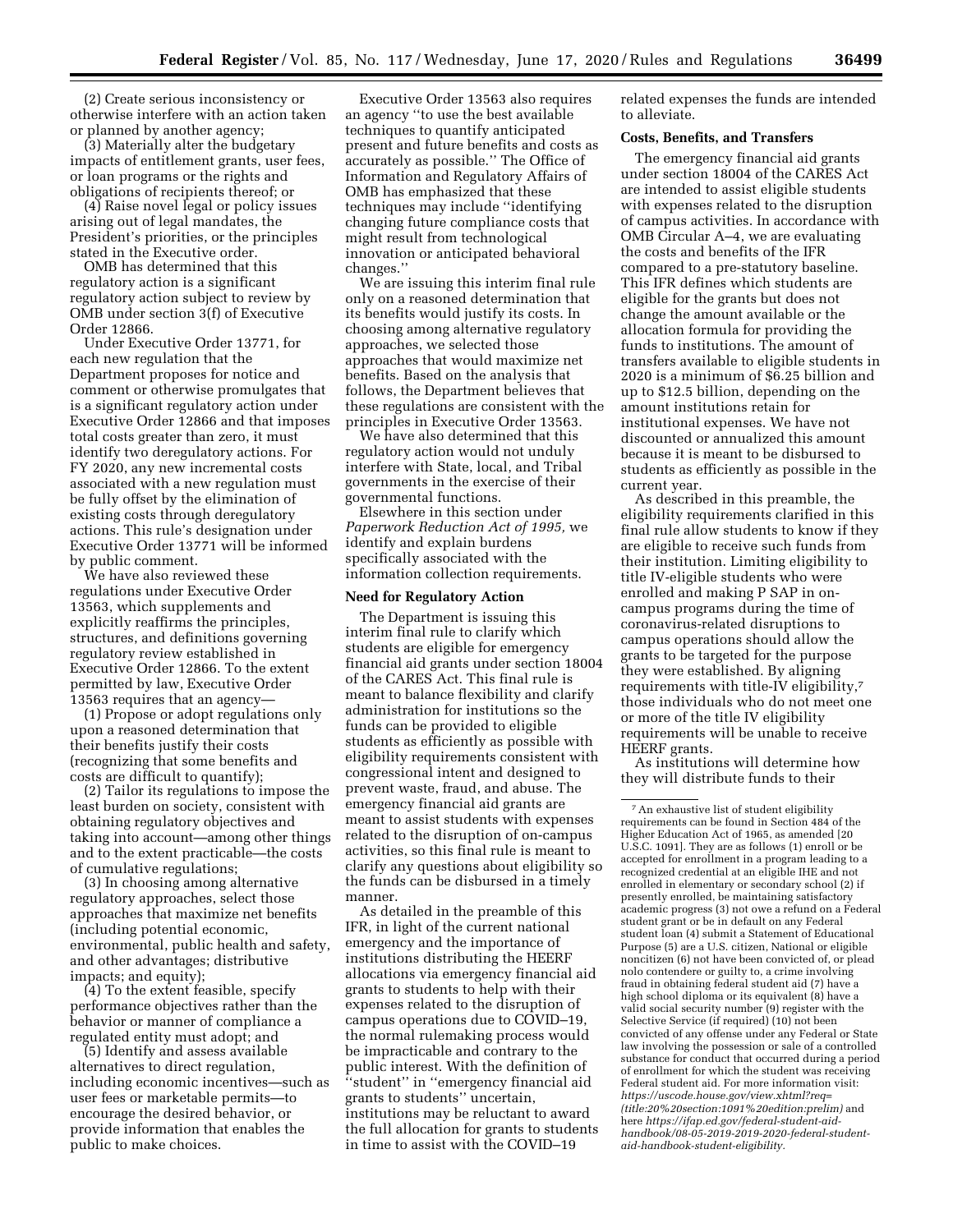students, the Department does not know the exact distribution of who will receive the grants. Table 1 shows the estimated pool of potential recipients as derived from IPEDS data for institutions that received an allocation. It is not

specific to Spring 2020 enrollment but does provide an indication of the number of students who could receive funds. The primary eligibility limitations reflected in the table are the exclusion of non-resident aliens and the use of the percent of students whose programs were exclusively through distance education to estimate eligible on-campus enrollment.

|                                                     | Public     | Private   | Proprietary | Total      |
|-----------------------------------------------------|------------|-----------|-------------|------------|
| Total Enrollment <sup>8</sup>                       | 18,527,813 | 4.778.403 | 1.053.455   | 24.359.671 |
|                                                     | 16,872,158 | 3,208,336 | 916.722     | 20,997,216 |
|                                                     | 1.655.655  | 1.570.067 | 136.733     | 3,362,455  |
|                                                     | 692.123    | 408.696   | 25,903      | 1.126.722  |
|                                                     | 11.40      | 19.20     | 59.90       |            |
| Estimated Potentially Eligible On-Campus Enrollment | 15.802.421 | 3.530.723 | 412.048     | 19,745,193 |

It will be easier for students who have successfully completed a FAFSA and received a valid student aid report (SAR) or institutional student information record (ISIR) for the 2019– 20 or 2020–21 award years to receive an emergency financial aid grant because they have already demonstrated their eligibility under title IV. While some students may choose not to fill out a FAFSA because they have other sources of funding for their education, others may lack the necessary information or familiarity with the financial aid process to have information in place already. A number of studies have examined the issue of barriers to FAFSA completion including complexity and lack of counseling. These barriers are particularly challenging for low-income, minority, and first-generation students.10 Another limitation that will restrict title IV eligible students' access to the emergency financial aid grants is their program's participation in title IV aid. Some programs at title-IV eligible institutions, primarily shorter training courses such as first responder training certificate programs, do not participate. Students enrolled in such programs will not be eligible for the emergency financial aid grants. Students who

10Owen, Laura and Westlund, Erik (2016) ''Increasing College Opportunity: School Counselors and FAFSA Completion,'' Journal of College Access: Vol. 2: Iss. 1, Article 3. Available at: *[http://scholarworks.wmich.edu/jca/vol2/iss1/3.](http://scholarworks.wmich.edu/jca/vol2/iss1/3)*  Literature review discusses barriers and interventions.

choose not to fill out a FAFSA but otherwise meet the title IV eligibility criteria may verify their eligibility by completing an application designed by the institution in which the student attests under the penalty of perjury to meeting the requirements of section 484 of the HEA.

In developing this IFR, the Department considered waiving some title IV eligibility requirements related to drug offenses, fraud related to title IV funds, or default. Ultimately, it was determined that eliminating some eligibility criteria and not others would not be fair across groups of students and would not allow institutions to maximize the use of their existing eligibility confirmation processes.

It is unclear how institutions will interpret the language of the CARES Act as they continue distributing emergency financial aid grants to students in the absence of the clarification contained in this rule. Some institutions may choose to continue to follow the guidance the Department has already issued on this subject, while others may adopt their own broader definition of ''student.'' At a minimum, the Department has already brought to the attention of institutions that the restrictions in 8 U.S.C. 1611 apply with regard to the distribution of grants to non-qualifying aliens as defined therein, so those individuals would not qualify for such grants under any interpretation of ''students.'' On the other hand, within the boundaries established by the terms of the CARES Act and other applicable statutes, institutions have discretion in distributing emergency financial aid grants to students, so even if an institution decided to use a broad definition of ''students'' in the absence of this rule, the institution might not exercise its discretion to award grants to everyone who meets that broader definition. It is therefore difficult to estimate with any degree of certainty

how institutions would use their HEERF allocations differently for distribution of emergency financial aid grants to students in the absence of this rule.

Students will benefit from assistance in paying additional expenses associated with elements included in their cost of attendance, such as room and board, that changed with the disruption of campus activities. As confirmed by the Internal Revenue Service, the relief provided under section 18004 of the CARES Act will not be considered gross income, so students have no Federal tax consequences to deter them from accepting this assistance. Students will have to work with their institutions to access the funds according to whatever process the institution establishes to award the relief. As described in the Paperwork Reduction Act section of this preamble, students are expected to take 263,138 hours for a total of \$4.71 million at a wage rate of \$17.89 11 to apply for emergency relief in 2020.

Institutions are also affected by this final rule. They have some flexibility in determining how they will distribute the funds they were allocated for this emergency relief. They will incur some costs in setting criteria or establishing an application process for their students. We assume the distribution of the funds can largely rely on existing processes and information involved in the disbursement of other title IV aid, but there will be some burden in confirming students' eligibility for the emergency relief, including for students who do not have an existing valid SAR or ISIR for the 2019–20 or 2020–21 award years. This could involve developing an application that includes student attestation under the penalty of

<sup>8</sup>Analysis of IPEDS 2017–18 12-month enrollment file, effy2018 available at *[https://](https://nces.ed.gov/ipeds/datacenter/DataFiles.aspx?goToReportId=7) [nces.ed.gov/ipeds/datacenter/DataFiles.aspx?](https://nces.ed.gov/ipeds/datacenter/DataFiles.aspx?goToReportId=7) [goToReportId=7](https://nces.ed.gov/ipeds/datacenter/DataFiles.aspx?goToReportId=7)*.

<sup>&</sup>lt;sup>9</sup> National Center for Education Statistics, Digest of Education Statistics 2019, Table 311.15. Number and percentage of students enrolled in degreegranting postsecondary institutions, by distance education participation, location of student, level of enrollment, and control and level of institution: Fall 2017 and Fall 2018. Fall 2017 share of students taking exclusively distance education courses. Available at *[https://nces.ed.gov/programs/digest/](https://nces.ed.gov/programs/digest/d19/tables/dt19_311.15.asp)  [d19/tables/dt19](https://nces.ed.gov/programs/digest/d19/tables/dt19_311.15.asp)*\_*311.15.asp.* 

<sup>11</sup>Students' hourly rate estimated using Bureau of Labor Statistics (BLS) for Sales and Related Workers, All Other, available at: *[https://](https://data.bls.gov/cgi-bin/print.pl/oes/current/oes_nat.htm) [data.bls.gov/cgi-bin/print.pl/oes/current/oes](https://data.bls.gov/cgi-bin/print.pl/oes/current/oes_nat.htm)*\_ *[nat.htm.](https://data.bls.gov/cgi-bin/print.pl/oes/current/oes_nat.htm)* Last accessed May 20, 2020.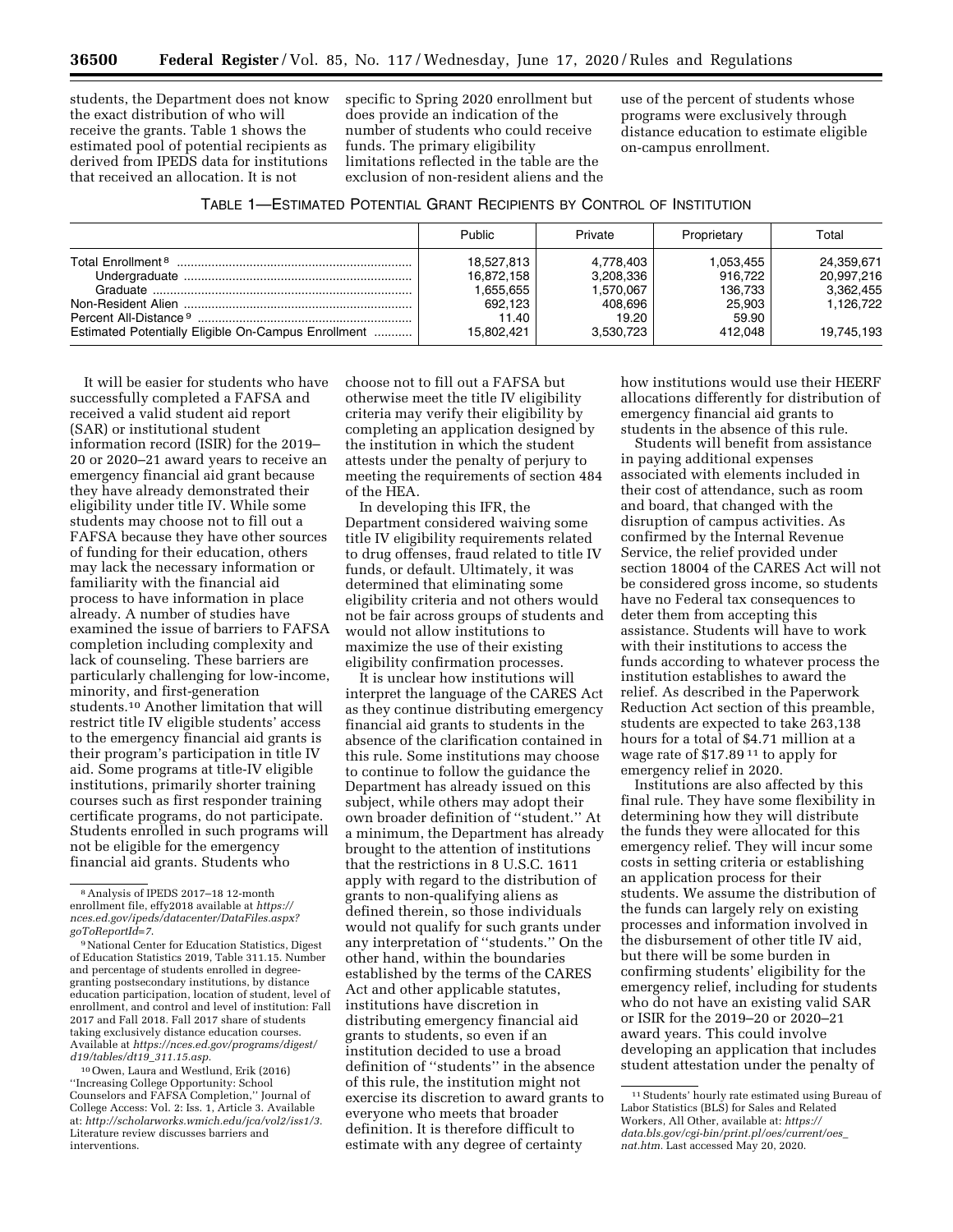perjury to meeting the requirements of section 484 of the HEA. For students who knowingly misrepresent the truth in their attestation, the school may take disciplinary action against the student or require repayment of the emergency grant. As described in the Paperwork Reduction Act section of this preamble, burden on institutions is estimated to increase by 25,680 hours and \$1,177,941 at a wage rate of \$45.87 for postsecondary education administrators 12 in 2020.

To the extent that students use their emergency financial aid grants for expenses related to elements of their cost of attendance provided by institutions, those institutions will

receive some revenue students may otherwise have been unable to pay at this time. Table 2 summarizes the amounts to be allocated to institutions by sector. The full breakout of amounts allocated to individual institutions, including the maximum that can be allocated to institutional costs, is available in the Allocations for section 18004(a)(1) of the CARES Act document 13 on the Department's CARES Act website.14 These allocations were made according to the formula described in the Methodology for Calculating Allocations document 15 on the Department's CARES Act website. The allocation formula emphasizes institutions' share of Pell Grant

# TABLE 2—SUMMARY OF HEERF ALLOCATIONS

recipients with 75 percent of the allocation based on each IHE's share of full-time equivalent (FTE) enrollment of Pell Grant recipients who were not enrolled exclusively in distance education prior to the coronavirus emergency, relative to the share of such individuals in all institutions. The remaining 25 percent is based on the institution's share of FTE enrollment of students who were not Pell Grant recipients and who were not enrolled exclusively in distance education prior to the coronavirus emergency. This formula helps direct relief to institutions that serve lower income students as part of their on-campus operations.

| Row labels     | Sum of total allocation | Sum of minimum<br>allocation to be<br>awarded for<br>emergency<br>financial aid<br>grants to students |
|----------------|-------------------------|-------------------------------------------------------------------------------------------------------|
|                | 11.121.217              | 5,560,619                                                                                             |
|                | 31,469,853              | 15,734,951                                                                                            |
|                | 2,441,436,384           | 1,220,718,556                                                                                         |
|                | 314.169.982             | 157,085,261                                                                                           |
|                | 415.718.070             | 207,859,135                                                                                           |
|                | 388.802.168             | 194,401,134                                                                                           |
|                | 40.318.527              | 20,159,318                                                                                            |
| Public 2–3 Yrs | 2,655,311,849           | 1,327,656,148                                                                                         |
|                | 6.208.906.453           | 3,104,453,411                                                                                         |
| Grand Total    | 12,507,254,503          | 6.253.628.533                                                                                         |

#### **Net Budget Impact**

We estimate that the definition of student eligibility for the emergency financial aid grants to students will not have an impact on the Federal budget. The CARES Act provided a maximum of \$12.5 billion, with a minimum of \$6.25 billion required to be spent on emergency financial aid grants to students and not spent on institutional expenses. The final rule does not impact the Federal budget because it clarifies which students are eligible to receive emergency relief provided by the CARES Act but do not change the amount available for such grants. As

described in the Costs, Benefits, and Transfers section related to institutions, allocations have been determined and \$11.1 billion of the funding has been disbursed to institutions already, with \$50 million held in reserve to account for data limitations in allocating the initial amounts to eligible institutions. We anticipate that \$12.5 billion will ultimately be disbursed in 2020, and therefore estimate \$12.5 billion in transfers in 2020 relative to a prestatutory baseline.

### **Accounting Statement**

As required by OMB Circular A–4 (available at *[www.whitehouse.gov/sites/](http://www.whitehouse.gov/sites/default/files/omb/assets/omb/circulars/a004/a-4.pdf)* 

*[default/files/omb/assets/omb/circulars/](http://www.whitehouse.gov/sites/default/files/omb/assets/omb/circulars/a004/a-4.pdf) [a004/a-4.pdf](http://www.whitehouse.gov/sites/default/files/omb/assets/omb/circulars/a004/a-4.pdf)*), in the following table we have prepared an accounting statement showing the classification of the impacts associated with the provisions of these final regulations in 2020, using 3% and 7% discount rates. This table provides our best estimate of the changes in monetized transfers in 2020 as a result of these final regulations. We note that transfers below flow from the Federal Government to eligible students and are processed through institutions.

<sup>12</sup>Based on BLS 2019 median hourly wage rate for postsecondary education administrators in the BLS Occupational Outlook Handbook. Available at *[www.bls.gov/ooh/management/postsecondary-](http://www.bls.gov/ooh/management/postsecondary-education-administrators.htm)*

*[education-administrators.htm.](http://www.bls.gov/ooh/management/postsecondary-education-administrators.htm)* Last accessed May 20, 2020.

<sup>13</sup>Available at *[www2.ed.gov/about/offices/list/](http://www2.ed.gov/about/offices/list/ope/allocationstableinstitutionalportion.pdf) [ope/allocationstableinstitutionalportion.pdf.](http://www2.ed.gov/about/offices/list/ope/allocationstableinstitutionalportion.pdf)* 

<sup>14</sup>*[www2.ed.gov/about/offices/list/ope/](http://www2.ed.gov/about/offices/list/ope/caresact.html) [caresact.html](http://www2.ed.gov/about/offices/list/ope/caresact.html)*.

<sup>15</sup>Available at *[www2.ed.gov/about/offices/list/](http://www2.ed.gov/about/offices/list/ope/heerf90percentformulaallocationexplanation.pdf) [ope/](http://www2.ed.gov/about/offices/list/ope/heerf90percentformulaallocationexplanation.pdf)* 

*[heerf90percentformulaallocationexplanation.pdf.](http://www2.ed.gov/about/offices/list/ope/heerf90percentformulaallocationexplanation.pdf)*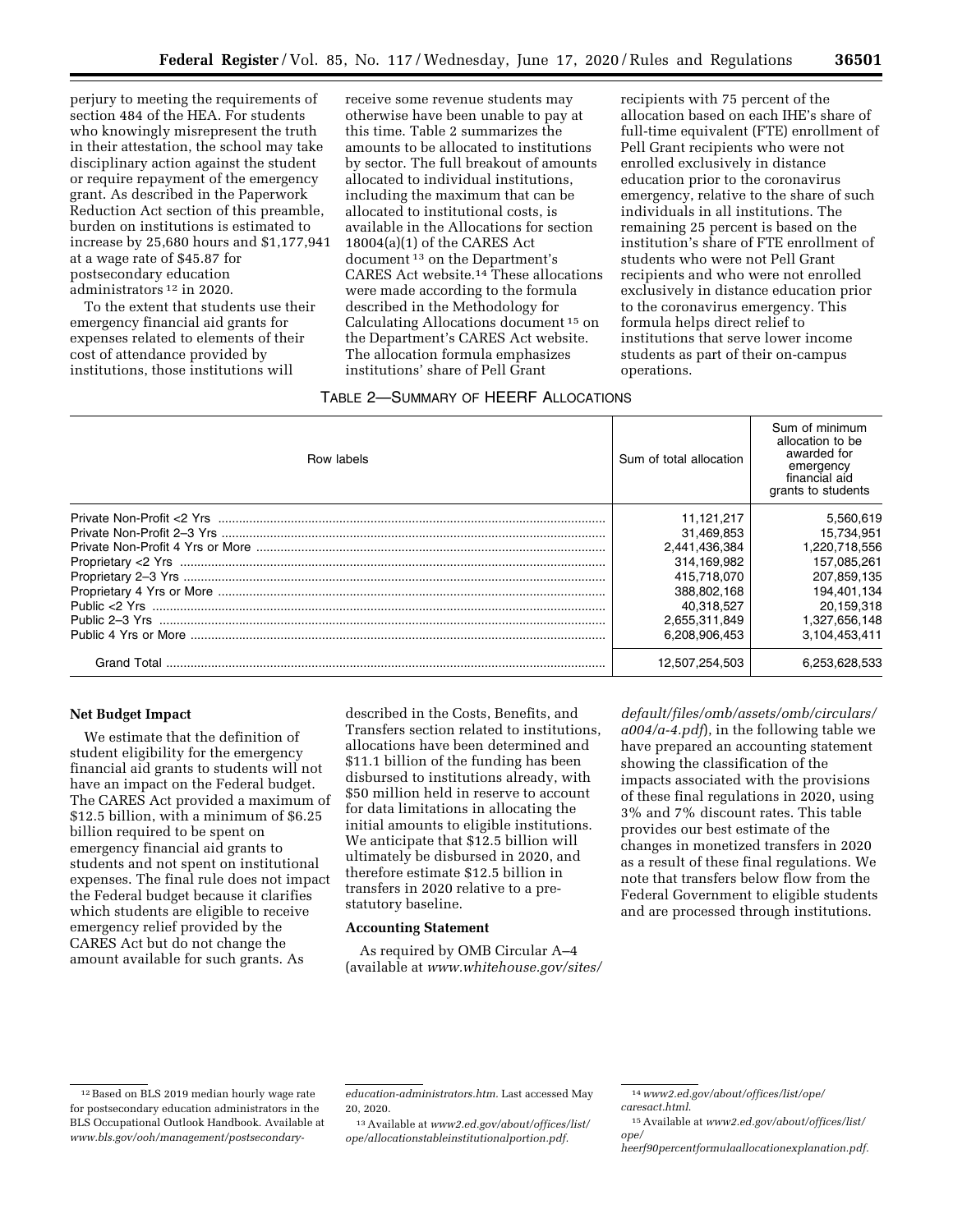# TABLE 3—ACCOUNTING STATEMENT: CLASSIFICATION OF ESTIMATED IMPACTS IN 2020

[In millions]

| Category                                                                                                                   |                | <b>Benefits</b> |  |
|----------------------------------------------------------------------------------------------------------------------------|----------------|-----------------|--|
|                                                                                                                            | Not Quantified |                 |  |
|                                                                                                                            | Costs          |                 |  |
|                                                                                                                            | 7%<br>\$5.9    | 3%<br>\$5.9     |  |
| Category                                                                                                                   | Transfers      |                 |  |
| Relief for eligible students and institutions to help with additional expenses due to disruption of campus activi-<br>ties | 7%<br>\$12,500 | 3%<br>\$12,500  |  |

#### **Regulatory Flexibility Act Certification**

The Regulatory Flexibility Act does not apply to this rulemaking because there is good cause to waive notice and comment under the Administrative Procedure Act (5 U.S.C. 553).

The Secretary certifies that this final rule will not have a significant economic impact on a substantial number of small entities. The U.S. Small Business Administration Size Standards define ''small entities'' as for-profit or nonprofit institutions with total annual revenue below \$7,000,000 or, if they are institutions controlled by small

governmental jurisdictions (that are comprised of cities, counties, towns, townships, villages, school districts, or special districts), with a population of less than 50,000.

However, as noted in several of the Department's recent regulations, we believe that an enrollment-based standard for small entity status is more applicable to institutions of higher education. The Department recently proposed a size classification based on enrollment using IPEDS data that established the percentage of institutions in various sectors

considered to be small entities, as shown in Table 4. We described this size classification in the NPRM published in the **Federal Register** on July 31, 2018 for the proposed borrower defense rule (83 FR 37242, 37302). The Department discussed the proposed standard with the Chief Counsel for Advocacy of the Small Business Administration, and while no change has been finalized, the Department continues to believe this approach better reflects a common basis for determining size categories that is linked to the provision of educational services.

### TABLE 4—SMALL ENTITIES UNDER ENROLLMENT BASED DEFINITION

| ∟evel                              |                                       | Small                                   | Total                                      |                                 |
|------------------------------------|---------------------------------------|-----------------------------------------|--------------------------------------------|---------------------------------|
| 2-vea<br>2-vea<br>4-vear<br>4-vear | Private<br>Proprietary<br>Proprietary | 342<br>219<br>2.147<br>64<br>799<br>425 | .240<br>259<br>2.463<br>759<br>.672<br>558 | 28<br>85<br>87<br>8<br>48<br>76 |
| ГоtаI                              |                                       |                                         | 6.951                                      | -57                             |

This rule will benefit those institutions of higher education that are small entities by allowing them to use a familiar existing eligibility framework to determine who should receive emergency financial aid grants under HEERF. As described in the Regulatory Impact Analysis, institutions may benefit from applying no more than 50 percent of their allocation of HEERF funds to institutional costs, so some

small entities will benefit from those revenues. They will also have to establish a process for determining which of their students should receive and disburse the funds accordingly. We expect that the 2,586 estimated small entities allocated funds for this purpose under the CARES Act will spend a total of 5,172 hours totaling \$237,240 at a wage rate of \$45.87 11 for postsecondary administrators to administer the distribution of the relief.

Table 5 shows the allocations of funds to small entities by sector, with any institution for which there was no small business indicator available considered a small entity. As for all institutions, the allocations of funds to specific small institutions is available on the Department's CARES website.12

# TABLE 5—SUMMARY OF ALLOCATIONS TO SMALL ENTITIES BY SECTOR

| Sector                    | Sum of total<br>allocation | Sum of minimum<br>allocation to be<br>awarded for emer-<br>gency financial aid<br>grants to students |
|---------------------------|----------------------------|------------------------------------------------------------------------------------------------------|
| Private Non-Profit <2 Yrs | 8,274,977                  | 4,137,498                                                                                            |
|                           | 20,417,294                 | 10,208,669                                                                                           |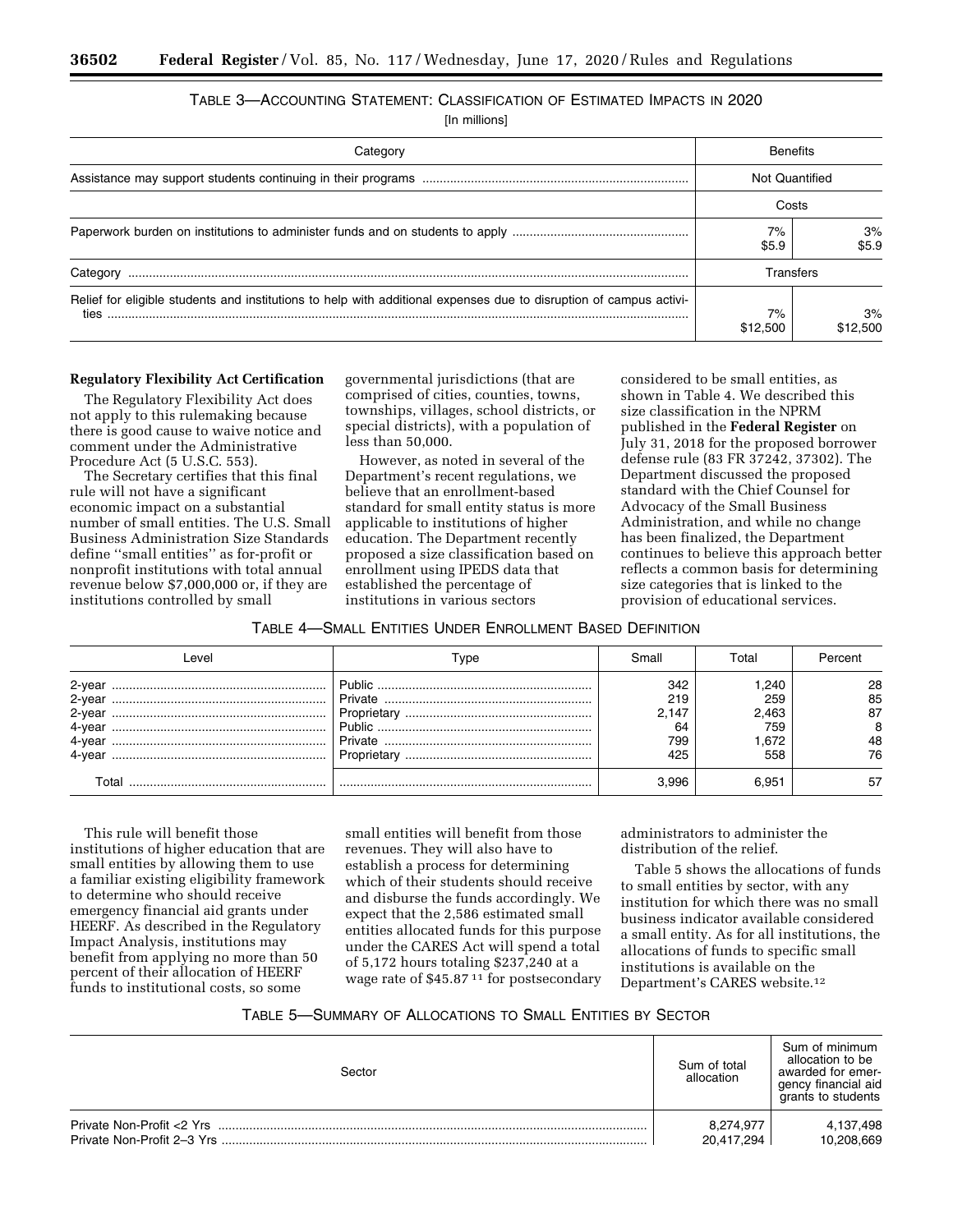| Sector | Sum of total<br>allocation | Sum of minimum<br>allocation to be<br>awarded for emer-<br>gency financial aid<br>grants to students |
|--------|----------------------------|------------------------------------------------------------------------------------------------------|
|        | 266.608.121                | 133.304.213                                                                                          |
|        | 239.330.457                | 119.665.488                                                                                          |
|        | 177.306.399                | 88.653.273                                                                                           |
|        | 84.269.294                 | 42.134.681                                                                                           |
|        | 29.196.455                 | 14.598.279                                                                                           |
|        | 28.278.395                 | 14.139.221                                                                                           |
|        | 56.909.101                 | 28.454.561                                                                                           |
|        | 910.590.493                | 455,295,883                                                                                          |

# TABLE 5—SUMMARY OF ALLOCATIONS TO SMALL ENTITIES BY SECTOR—Continued

As institutions control the distribution of the funds to eligible students and have flexibility to establish a process suitable to their circumstances, no alternatives were considered specifically for small entities.

### **Paperwork Reduction Act of 1995**

As part of its continuing effort to reduce paperwork and respondent burden, the Department provides the general public and Federal agencies with an opportunity to comment on proposed and continuing collections of information, in accordance with the Paperwork Reduction Act of 1995 (PRA)  $(44 \text{ U.S.C. } 3506(c)(2)(A))$ . This helps ensure that: The public understands the Department's collection instructions, respondents can provide the requested data in the desired format, reporting burden (time and financial resources) is minimized, collection instruments are clearly understood, and the Department can properly assess the impact of collection requirements on respondents.

In determining eligibility for these funds, IHEs are being directed to use the Department's interpretation of ''student,'' meaning a person who is eligible under section 484 of the HEA to receive title IV aid, as suggested by the references to title IV in the context of section 18004.

We believe that most institutions will expand their current financial aid appeals process and utilize that framework to receive requests for COVID–19 assistance from eligible students. We estimate that each institution that received an allocation would require five hours to set up any new form for students to complete and establish review and recordkeeping procedures to be able to comply with the separate reporting requirements in the Certification and Agreement between the institutions and the Secretary. The estimated burden for the 1,651 private institutions is 8,255 hours  $(1,651 \times 5 \text{ hours})$ . The estimated burden for the 1,641 proprietary institutions is 8,205 hours  $(1,641 \times 5 \text{ hours})$ . The estimated burden for the 1,844 public institutions is  $9,220$  (1,844  $\times$  5 hours). The total new burden to all institutions

receiving an allocation of funds is 25,680 hours (5,136 institutions  $\times$  5 hours).

Using the unique number of title IV aid recipients 10,319,154 (both Federal grant and Federal student loan) for the Award Year 2019–2020 we estimate that 15 percent, or 1,547,873, of those recipients will request additional aid from their institution based on changed circumstances due to the coronavirus. We estimate approximately 20 minutes per students to complete the request for additional aid for a total new burden of 510,798 hours (.33 hours × 1,547,873).

This is a new information collection with a total burden assessment of 536,478 hours for 1,553,009 respondents with a single response. The Department has requested an emergency clearance to allow for the immediate collection of this information. The public will be provided the ability to comment on the proposed burden assessment through the standard information collection process with notice requesting comment being published in the **Federal Register**.

1840–NEW—ELIGIBILITY OF STUDENTS AT INSTITUTIONS OF HIGHER EDUCATION FOR FUNDS UNDER THE CARES ACT

| Affected entity | Number of<br>respondents          | Number of<br>responses               | Hours per<br>response | Total<br>burden                    | Estimate<br>costs<br>student<br>\$17.89<br>institutions<br>\$45.87 |
|-----------------|-----------------------------------|--------------------------------------|-----------------------|------------------------------------|--------------------------------------------------------------------|
|                 | 1,547,873<br>.651<br>.641<br>.844 | 1,547,873<br>1,651<br>1,641<br>1.844 | .33<br>5<br>5<br>5    | 510.798<br>8,255<br>8.205<br>9.220 | \$9,138,176<br>378,657<br>376,363<br>422.921                       |
| Total           | 1,553,009                         | 1.553.009                            |                       | 536,478                            | 10,316,117                                                         |

*Intergovernmental Review:* This program is subject to Executive Order 12372 and the regulations in 34 CFR part 79. One of the objectives of the Executive order is to foster an intergovernmental partnership and a

strengthened federalism. The Executive order relies on processes developed by State and local governments for coordination and review of proposed Federal financial assistance.

This document provides early notification of our specific plans and actions for this program.